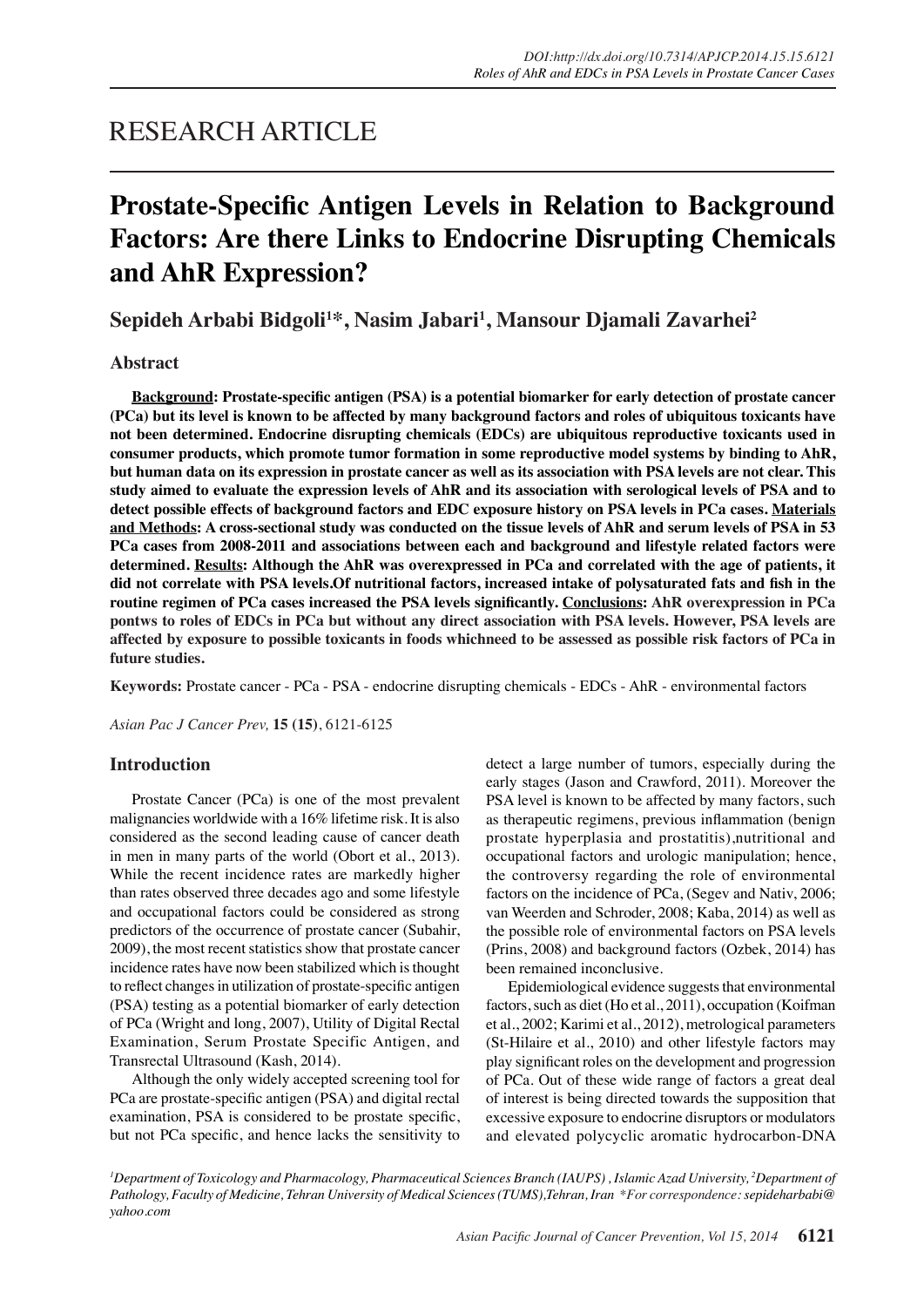#### *Sepideh Arbabi Bidgoli et al*

adducts in benign prostate hyperplasia (Tang et al., 2013) as certain environmental chemicals may act as inducers of PCa (Golden et al., 1998; Prins et al., 2007; Medjakovic et al., 2013). Their effects may be due to mimicking the endogenous hormones such as estrogens and androgens, antagonizing their effects, changing their pattern of synthesis and metabolism and modifying the hormone receptors levels (Muir, 2005). As hormonal influences are likely related to prostate cancer etiology, hormonemodulating exogenous chemicals and their effects on PSA levels could have a particular interest which has been considered in present study.

Exposure to a wide range of chemicals via diet and other lifestyle factors may have close association with endocrine-disrupting effects including some metals (cadmium, lead, mercury, aluminum), phenolic derivatives (phenol, bisphenol-A, pentachlorophenol, resorcinol, PCBs), phthalates (used as plasticizers),variously substituted benzenes (polycyclic aromatic hydrocarbons [PAH], benzo[a]pyrene), styrenes (usedin the manufacture of plastics and rubber), carbon disulphide (used in the production of rayon), dioxin,and several organochlorine pesticides, fungicides and herbicides (Pratt et al., 2011). Extremely low exposures to some endocrine modulators (plasticizers, alkylphenols) have been found to induce adverse effects on the male reproductive tract of rodents (Nilsson, 2000). Strong evidences show the Aryl hydrocarbon Receptor (AhR) mediates the toxicity of endocrine disruptors especially those with xenoestrogenic activities (Van der et al., 2009). We have investigated the roles of endocrine disruptors with xenoestrogenic activities in the incidence of benign and malignant breast tumors (Bidgoli et al., 2011) and showed how they increase the risks in premenopausal breast cancer in comparison to post menopausal breast cancer. We aimed in present study to evaluate the expression levels of AhR to find its possible association with serological levels of PSA. As the second goal we tried to detect the possible effect of background factors, including metrological, nutritional, occupational and other lifestyle factors on PSA levels in the incidence of PCa to resolute the existing questions on the role of environmental factors on the PSA levels in Iranian PCa patients.

## **Materials and Methods**

#### *Study subject*

A case-control study was conducted on 53 prostate cancer patients and 173 normal women as control group. Both evaluated groups were randomly selected from different cities of Iran including Tehran,Shiraz,Arak, anzali etc. We selected cases from patients who underwent surgery from 2008 to 2011 in Imam Khomeini University Hospital complex. Cases were all identified from confirmed pathological reports. The pathological feature of cases was collected from pathological reports in the pathology archive of the mentioned hospital. These patients had determined demographic information including age at diagnosis pathological features including tumor size, grade, stage, invasive state and PSA levels at the time of surgery. Other information including

reproductive history, occupational history, any familial history of cancer, smoking and alcohol consumption were collected by filling out the questionnaires by an interview with accessible patients.

#### *Questionnaires*

All information was collected by two experts who were blinded to the serological levels of PSA. All variables were recorded and utilized according to standardized questionnaires/protocols that have been previously developed and successfully used by us (Bidgoli et al., 2012). Other than metrological factors(weight, height, and calculated body mass index), occupational history, physical activity (time spent in mild, moderate, and vigorous activities), daily intake of pharmaceuticals and all dietary resources of endocrine disrupting chemicals were collected.

#### *Identification of environmental resources of AhR ligands*

Exact living and working addresses of cases and controls were recorded and matched with the map of factories generating PAHs and dioxins. A complete list of factories that release toxicants with hormone-like effects was made before starting the study. The men who lived within 4 km from the pollutant factories were considered as high risk people.

#### *Immunohistochemical studies*

All 53 cases whose praffinized blocks contained adjacent normal tissues were evaluated for pathological and immunohistochemical studies. As previously described (Bidgoli et al., 2011) dewaxed and rehydrated tissue sections were subjected to antigen retrieval using microwave oven and boiling citrate buffer (pH=6. 0). Endogenous peroxidase activity and nonspecific binding sites were blocked by incubating sections with 0. 3% hydrogen peroxide in methanol for 30 min. and 3% bovine serum albumin for 60 min, successively. Sections were then incubated 30 min at room temperature with AhR mouse monoclonal antibody (clone PRT9, abcam) that recognizes the cytoplasmic expression of human AhR in prostate tissues. The results were visualized using the envision system (Dakocytomation) based on the manufacturer's instruction with necessary modifications. Sections were also counterstained with Meyer's haematoxyline. The ideal staining conditions were established in our preliminary experiments. Method of scoring has been recently described (Arbabi Bidgoli et al., 2011).

#### *Statistical methods*

Values were expressed as percent per population or as the mean±standard deviation. To assess associations between expression of AhR,serum levels of PSA and clinicopathological data,the t-student test and the nonparametric chi square test were used by SPSS 21.

## **Results**

#### *AhR levels in prostate cancer patients*

Out of 53 patients whose tissues were stained by IHC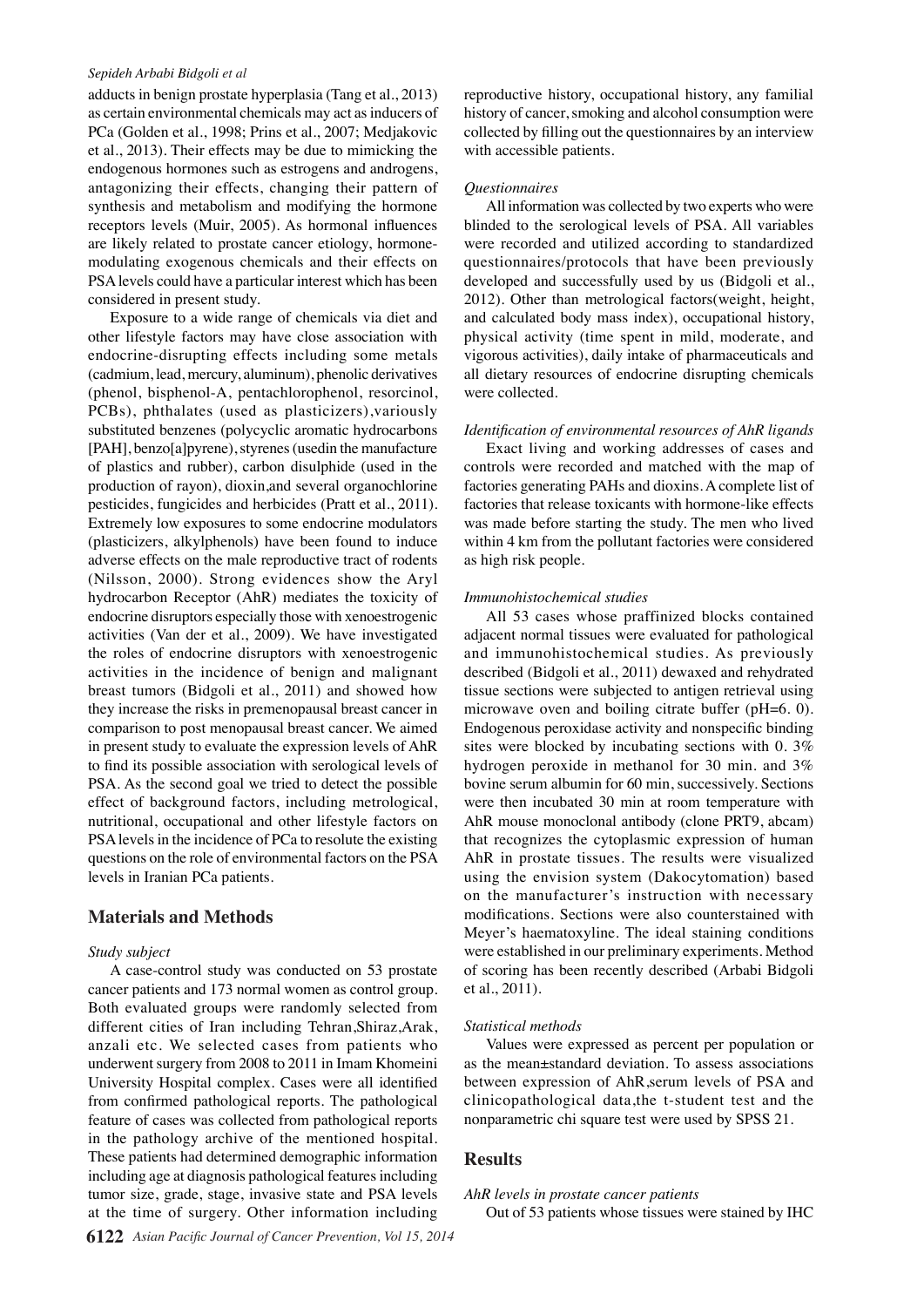methods, AhR overexpression strong(4+) staining was recorded in 45 (83%) of epithelial cells of prostate cancer patients whereas it was found in 28(58%) of adjacent stromal cells of malignant tumors (Figure 1A) when compared with adjacent normal tissues.

The AhR levels were showed a close inverse association with the age of patients that means younger patients showed lower levels of AhR staining in their epithelial cells (70.3±3.8 *vs* 65. 2±4.6 yrs, p<001). No statistical association was found between tissue levels of AhR and serum levels of PSA in evaluated PCa patients.

## *Clinicopathological importance of PSA levels in PCa patients*

PSA levels were not associated with pathological features, age, height, weight, BMI, physical activities and many other lifestyle factors of patients(data was not



**Figure 1. Strong (4+) AhR Expression in Epithelial and Stromal Cells of Prostate Cancer [(x100) and (x400)]**

| Table 1. Role of Some Nutritional Factors on the Level |
|--------------------------------------------------------|
| of PSA in PCa Patients(n=53)                           |

| Characteristics |                              | PSA (mean±SD) levels | p value  |
|-----------------|------------------------------|----------------------|----------|
|                 | Saturated oil                | $33.38 + 8.4$        | $0.01*$  |
|                 | Polyunsaturated vegetable    | $27.30 + 3.5$        |          |
|                 | Monounsaturated oil          | $9 + 2.8$            |          |
| Egg             | $4$ /day                     | $19.45 + 4.73$       | 0.08     |
|                 | $\langle 4/\text{day}$       | $27.86 + 5.53$       |          |
| Fish            | No                           | $18.50 \pm 3.6$      |          |
|                 | $1$ /week                    | $25.47 + 4.3$        | $0.001*$ |
|                 | $2$ /week                    | $39.18 + 3.8$        |          |
|                 | Omega3 supplement            |                      |          |
|                 | Yes                          | $11.67+2.9$          | 0.08     |
|                 | N <sub>0</sub>               | $27.92 + 3.3$        |          |
|                 | Soy products                 |                      |          |
|                 | Yes                          | $26.68 + 3.8$        | 0.9      |
|                 | No                           | $27.20 \pm 3.65$     |          |
|                 | Other dietary phytoestrogens |                      |          |
|                 | 1-2time/week                 | $19.07 + 5.4$        |          |
|                 | 3-5time/week                 | $28.22 \pm 3.8$      | 0.34     |
|                 | $\geq$ 5time/week            | $28.10+4.6$          |          |
|                 | Lycopene                     |                      |          |
|                 | 1-2 times/week               | $33.40 + 2.9$        |          |
| 3-5times/week   |                              | $26.54 \pm 4.3$      | 0.61     |
| 5-7times/week   |                              | $25.71 \pm 3.5$      |          |
|                 | Sugar consumption            |                      |          |
|                 | Yes                          | $27.02 \pm 2.9$      | 0.98     |
|                 | N <sub>0</sub>               | $26.2 + 4.3$         |          |
| Fatty           | Yes                          | $25.49 + 3.8$        | 0.06     |
|                 | N <sub>0</sub>               | $36.93 + 3.4$        |          |

*DOI:http://dx.doi.org/10.7314/APJCP.2014.15.15.6121 Roles of AhR and EDCs in PSA Levels in Prostate Cancer Cases* 

| Table 2. Role of AhR Agonists and Antagonists on the |  |
|------------------------------------------------------|--|
| Level of PSA in PCa Patients(n=53)                   |  |

| Characteristics                             |                         | PSA levels ng/ml p value |      |  |  |
|---------------------------------------------|-------------------------|--------------------------|------|--|--|
|                                             |                         | $(mean \pm SD)$          |      |  |  |
| Smoking                                     | N <sub>0</sub>          | $26.20 \pm 3/9$          | 0.17 |  |  |
|                                             | Experimental            | $38.63 \pm 4.6$          |      |  |  |
|                                             | Recreational            | $30.77 + 3.3$            |      |  |  |
|                                             | Habitual                | $25.67 + 5.3$            |      |  |  |
|                                             | Abuse                   | $17.94 \pm 5.9$          |      |  |  |
| Roasted meat                                | N <sub>0</sub>          | $30.25 \pm 4.7$          | 0.36 |  |  |
|                                             | 1time/week              | $28.05 \pm 3.5$          |      |  |  |
|                                             | 2times/week             | $20.00+4.5$              |      |  |  |
| Grilled meat                                | N <sub>0</sub>          | $28.27 \pm 5.4$          | 0.77 |  |  |
|                                             | 1time/week              | $30.19 \pm 6.9$          |      |  |  |
|                                             | 2times/week             | $24.39 \pm 8.4$          |      |  |  |
|                                             | 3times/week             | $24.00 + 5.4$            |      |  |  |
| Occupational Exposure to PAHs               |                         | 0.88                     |      |  |  |
|                                             | Yes                     | $26.58 \pm 4.3$          |      |  |  |
|                                             | No                      | $27.24 + 5.7$            |      |  |  |
| Living near PAHs producing factories (<4km) |                         | 0.24                     |      |  |  |
|                                             | Yes                     | $19.83 + 3.4$            |      |  |  |
|                                             | No                      | $27.91 \pm 5.8$          |      |  |  |
| Using plastic dishes and bottles            |                         |                          |      |  |  |
|                                             | Yes                     | $26.85 \pm 5.4$          |      |  |  |
|                                             | N <sub>0</sub>          | $27.15 \pm 4.8$          |      |  |  |
|                                             | AhR antagonists in food |                          |      |  |  |
| Lemon                                       | Yes                     | $25.85 + 3.7$            | 0.46 |  |  |
|                                             | N <sub>o</sub>          | $29.05 \pm 5.3$          |      |  |  |
| Green tea                                   | Yes                     | 29.42±4.9                | 0.53 |  |  |
|                                             | No                      | $26.29 \pm 5.8$          |      |  |  |
| <b>Nuts</b>                                 | Yes                     | $27.73 + 3.1$            | 0.63 |  |  |
|                                             | N <sub>0</sub>          | $25.58 \pm 4.3$          |      |  |  |
| Grape                                       | Yes                     | $27.98 + 4.1$            | 0.24 |  |  |
|                                             | N <sub>0</sub>          | $20.58 \pm 3.8$          |      |  |  |

showed). Its level didn't affect also by many background factors e. g. familial history of any malignancy, history of background diseases, type of pharmaceutical regimens and some of nutritional factors but surprisingly its level was affected by routine intake of some foods (Table 1).

## *Role of environmental agonists and antagonists on PSA levels*

The direct role of exposure to AhR agonists and antagonists on the PSA levels was described in table 2. As recognized AhR inducers smoking, grilled meat, high temperature processed meat, and living near or working in PAHs producing factories were considered without any significant association with PSA levels. On the other side AhR antagonists including lemon, grape, nuts and green tea were considered without any contribution.

## **Discussion**

When we started this study there was an increasing concern regarding the impact of Endocrine disrupting chemicals (EDCs) on prostate cancer development and progression (Cillo et al., 2007). One of the major group of EDCs are carcinogenic polycyclic aromatic hydrocarbons (PAHs) which are known as genotoxic agents and ligands of the AhR. AhR has been suggested to have an important role in prostate carcinogenesis (Hruba et al., 2011) and environmental and developmental exposure to EDCs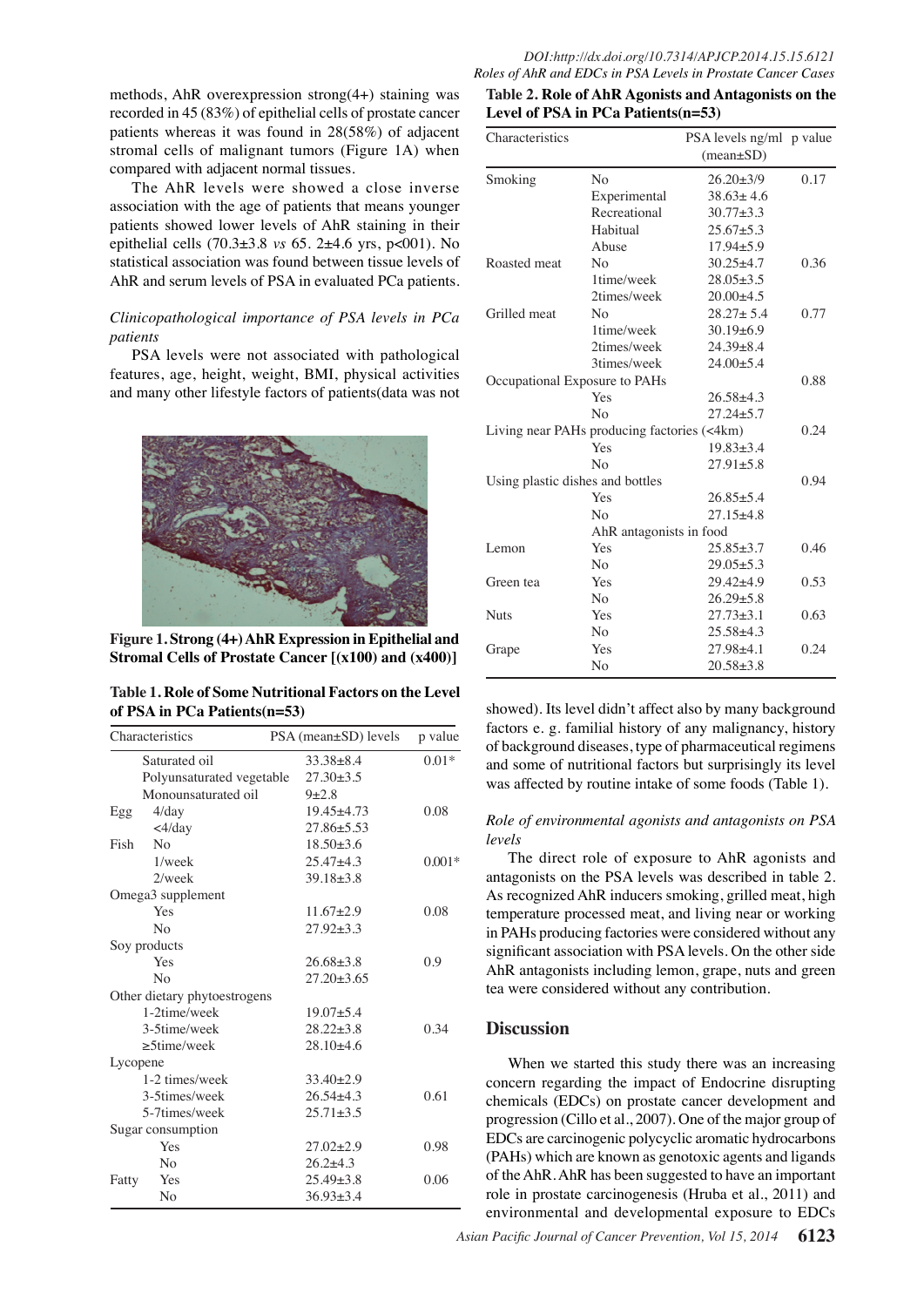#### *Sepideh Arbabi Bidgoli et al*

especially PAHs with estrogenic activity induce estrogen reprogramming of the prostate gland and causes permanent alterations in structure and gene expression which may lead to an increased risk of prostate cancer with aging (Hu et al., 2012). EDCs act directly through interaction with estrogen receptors (ERs) or indirectly through activation of AhR or by modulation of critical metabolic enzymes engaged in estrogen biosynthesis and metabolism (Schmidt and Peterlin-Masic 2012). We aimed in the present study to evaluate the expression levels of AhR in prostate cancer tissues for the first time and we showed how this receptor with its critical roles in cancer progression overexpressed in malignant cells of 45 cases (85%) and stromal cell of 28 cases (53%) in comparison to adjacent normal tissues as the first important achievement of this study. As the increased incidence of prostate cancer has been reported in men exposed to 2,3,7,8-tetrachlorodibenzo-p-dioxin (TCDD) which acts through the AhR and interacts with the androgen receptor (AR) (Bjork et al., 2013) therefore the association between tissue levels of AhR and serum levels of Dioxins is highly suggested for future studies in different exposed population as partially considered before without any concern to AhR levels (Hu et al., 2010).

We detected also a close association between AhR levels and age of PCa patients because older patients showed higher levels of AhR staining in their epithelial cells (70. 3+3. 8 *vs* 65. 2+4. 6 yrs, p<001). The estrogen reprogramming of the prostate gland is a function of developmental exposures (aka developmental estrogenization) which develops with aging (Schmidt and Peterlin-Masic, 2012) and AhR levels in older men reflected this fact in our patients clearly. Since it has been suggested that stem cells and cancer stem cells are potential targets of cancer initiation and disease management, it is highly possible that estrogens and EDCs influence the development and progression of prostate cancer through reprogramming and transforming the prostate stem and early stage progenitor cells therefore the AhR roles in these two cell types should be considered in future studies as a prostate cancer prevention target.

As hormone-modulated effects of exogenous chemicals hormonal are likely related to prostate cancer etiology by AhR activation we looked for its possible association on PSA levels in present study as the second new goal of our study. Although recent work didn't show any association between these two important parameters, their contribution in early development of prostate cancer even in precancerous lesions and Benign Prostate Hyperplasia(BPH) should be considered in next studies certainly. At the next stept we looked for possible association between PSA levels and exposure to AhR agonists e. g smoking (Anderson et al., 2014), PAHs contained cooked food e. g. grilled and roasted meats, occupational exposure to PAHs and living near PAHs producing factories with less 4 km distance and in this assessment no clear association was detectable between these PAHs exposing lifestyle factors and PSA levels. The direct role of PAHs on the incidence of PCa and BPH in Iranian population are discussing issues in our parallel works. At the same time consumption of AhR antagonists including grape, lemon, green tea and nuts didn't show

any effect on PSA levels.

Out of nutritional factors increased intake of polysaturated fats and fish in the routin regimen of PCa increased the PSA levels significantly but their specific roles in the incidence of PCa should be checked later. AhR ligands are potent toxicants which are widespread released to the environment and resistant to metabolic breakdown. The latter factor is responsible for the accumulation of these compounds in the food chain therefore their EDCs levels,PAHs levels especially the xenoestrogenic properties of these foods should be assessed and their sustained effects on prostate cancer should be assessed in next studies.

In conclusion, although we showed clearly the role of EDCs as AhR inducers in Iranian PCa patients in an age dependent manner, it didn't show any association with PSA levels. Moreover PSA in this well grown tumors was not associated with background factors and history of PAHs exposure but the situation should be checked in benign and early stage tumors. Some significant effects of special nutritional factors on PSA levels especially fish and saturated oils suggests the importance of diet in prevention and control of PCa which needs specific concerns on the role of nutritional factors on the incidence of PCa as an attractive subject for future studies.

#### **Acknowledgements**

Authors are thankful from Islamic Azad University, Pharmaceutical Sciences Branch for financial support of this study.

#### **References**

- Anderson RA, McIlwain L, Coutts S, et al (2014). Activation of the aryl hydrocarbon receptor by a component of cigarette smoke reduces germ cell proliferation in the human fetal ovary. *Mol Hum Reprod*. **1**, 42-8.
- Bidgoli SA, Eftekhari T, Sadeghipour R (2011). Role of xenoestrogens and endogenous sources of estrogens on the occurrence of premenopausal breast cancer in Iran. *Asian Pac J Cancer Prev*, **12**, 2425-30.
- Bidgoli SA, Khorasani H, Keihan H, Sadeghipour A, Mehdizadeh A (2012). Role of endocrine disrupting chemicals in the occurrence of benign uterine leiomyomata: special emphasis on AhR tissue levels. *Asian Pac J Cancer Prev*, **13**, 5445-50.
- Björk C, Lundberg Giwercman Y (2013). Androgen receptor CAG repeat length modifies the effect of 2,3,7,8-tetrachlorodibenzo-p-dioxin on receptor activity in human prostate cells. *Reprod Toxicol*, **35**, 144-9.
- Cillo F, de Eguileor M, Gandolfi F, Brevini TA (2007). Aroclor-1254 affects mRNA polyadenylation, translational activation, cell morphology, and DNA integrity of rat primary prostate cells. *Endocr Relat Cancer*, **14**, 257-66.
- Golden RJ, Noller KL, Titus-Ernstoff L, et al (1998). Environmental endocrine modulators and human health: an assessment of the biological evidence. *Crit Rev Toxicol*, **280**, 109-227.
- Ho E, Beaver LM, Williams DE, Dashwood RH (2011). Dietary Factors and Epigenetic Regulation for Prostate Cancer Prevention. *Adv Nutr*, **2**, 497-510.
- Hruba E, Vondracek J, Libalova H, et al (2011). Gene expression changes in human prostate carcinoma cells exposed to genotoxic and nongenotoxic aryl hydrocarbon receptor